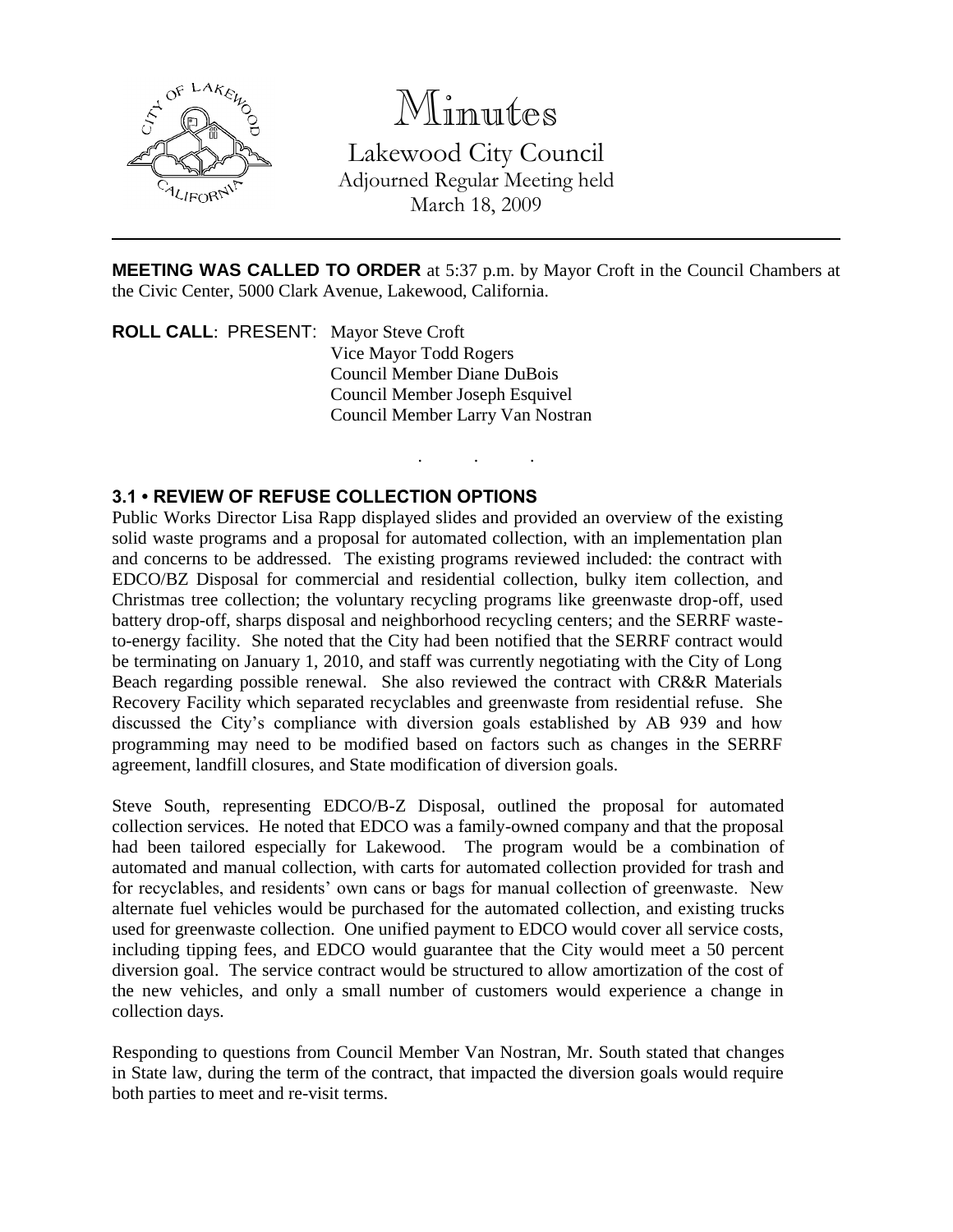City Council Minutes March 18, 2009 Page 2

### **3.1 • REVIEW OF REFUSE COLLECTION OPTIONS** - Continued

Council Member Van Nostran questioned the options available for residents who had difficulty moving the automated collection carts. Mr. South stated that residents could request a 65-gallon cart in place of the 95-gallon cart and that if the smaller cart was still too heavy for a senior or disabled resident to maneuver, courtesy movement could be provided.

Marty Simonoff, EDCO/BZ, stated that items that were too large for the carts could be picked up by the Dial-A-Dump, bulky item pick-up program. He noted that awareness for Dial-A-Dump, which was available to each resident up to six times a year, was high in the community.

Responding to a question from Council Member DuBois, Ms. Rapp stated that even though the Waste Board was now using a per capita formula that was supposed to be easier to calculate, it was actually just a conversion of data and the goals were still based on percentages.

Mayor Croft determined from Mr. South that although residents would be encouraged to use their existing trash cans for greenwaste, bagged greenwaste would still be accepted, and that there would be no limit on greenwaste.

In response to a question from Council Member Van Nostran, Mr. South stated that it would take approximately five months to receive the new vehicles and carts and that it was more economical to purchase vehicles news than to convert the existing trucks for automated collection.

Mayor Croft inquired about the impact of SERRF on the proposed contract. Ms. Rapp replied that trash delivered to SERRF by EDCO would be at market rate and that if the City was able to negotiate a better price with the City of Long Beach, the discount would come directly back to the City.

Ms. Rapp confirmed for Mayor Croft that the proposed program was comparable to the cost of similar programs in surrounding cities.

Council Member DuBois asked about the fluctuating recyclable market. Ms. Rapp stated that EDCO would assume the market risk.

It was the recommendation of staff that the City Council provide direction for the finalization of terms and conditions with EDCO/BZ and develop revised contract language; present a finalized contract at a regular meeting in April; arrange for a public display of the automated carts for recycling trash at City events, starting with Earth Walk; and determine if a future rate increase would be necessary.

Council Member DuBois suggested that residents be advised through the City's website that the City Council would be considering the automated collection proposal in April.